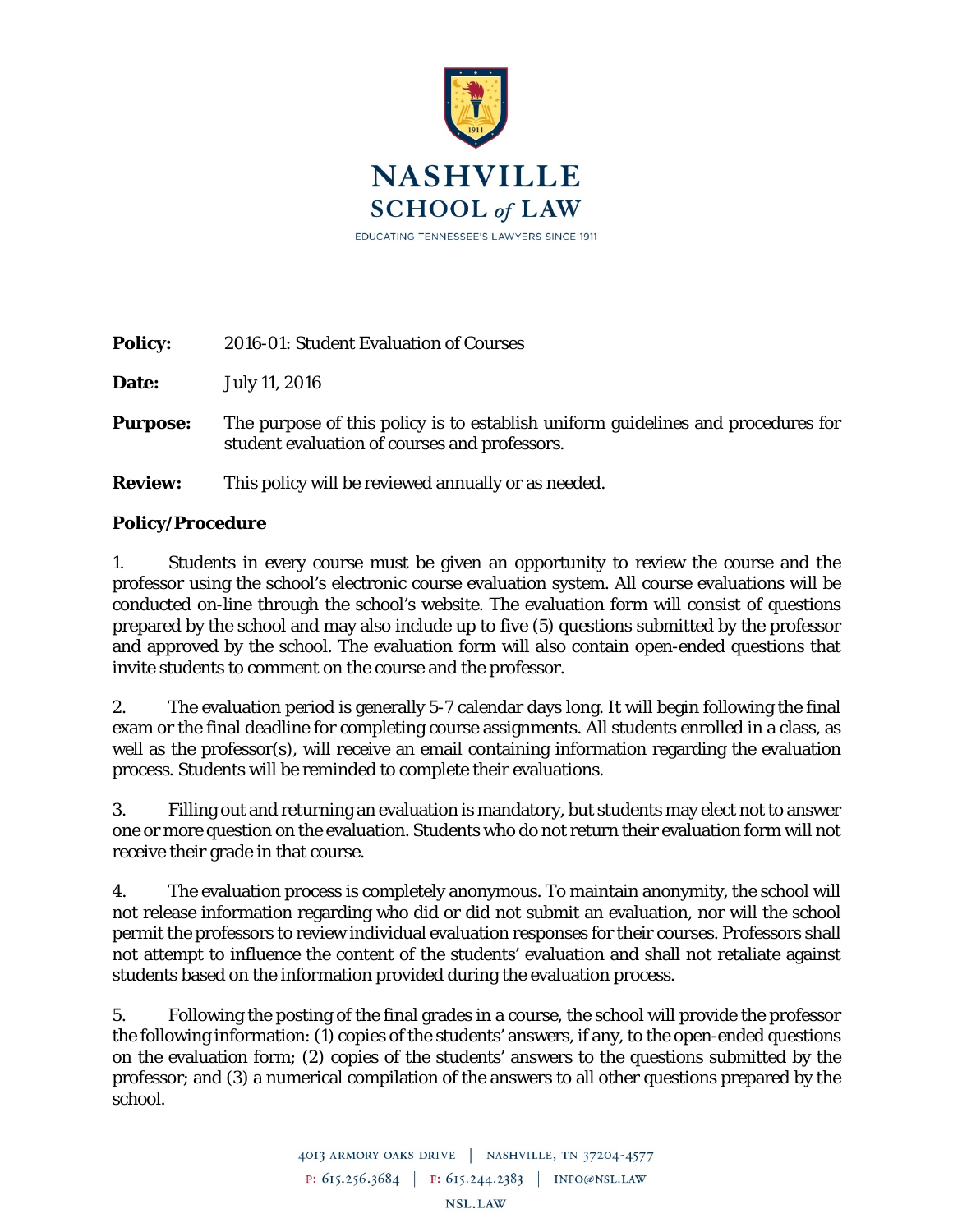6. The answers to the questions submitted by the professor will be made available only to the professor for his or her confidential use and benefit.

7. The answers to the open-ended questions and the numerical compilation of the answers to all other questions prepared by the school shall be made available to the Dean, the school's staff, and the Board of Trustees and may be used by them in any appropriate manner in furtherance of the interest of the school.

8. Electronic copies of the evaluations, results, and summaries will be kept by the school for a period of ten (10) years.

|  |  |  | <b>Frequently Asked Questions - Students</b> |
|--|--|--|----------------------------------------------|
|--|--|--|----------------------------------------------|

#### **Which courses and professors are evaluated?**

All courses and professors are evaluated.

### **Am I required to evaluate every professor and course I take?**

Yes. In courses with more than one professor, you will be required to evaluate the course and then each professor separately. In courses with more than one section, you will be required to evaluate the course and the professor.

# **Why am I required to complete course evaluations?**

Course evaluations are important because they enable the professor and the school to improve the content and presentation of the courses.

#### **How do I find the electronic course evaluations that I need to complete?**

The electronic course evaluations will be available in the evaluations window on your Sonis Home Page. Instructions for signing onto Sonis will be emailed to you. If you have not received these instructions, contact the office for assistance.

### **How do I complete a course evaluation?**

Click on the Electronic Course Evaluation on your Sonis Home Page. A new page will open with the evaluation. Once you have completed the evaluation, click "Submit" at the bottom of the page.

### **What should I do if I am unable to access an electronic evaluation I am required to complete?**

If you are unable to access an electronic evaluation for any of your courses, contact the office for assistance.

### **Can I save a partially completed course evaluation and then complete it later?**

No.

## **If I make a mistake on an evaluation, can I delete the evaluation and submit a corrected evaluation?**

No.

# **What should I do if I do not want to answer a particular question and there is not a "not applicable" option?**

You are not required to answer every question on an evaluation. You may simply skip any question you do not want to answer or for which you do not believe that an appropriate answer choice has been provided.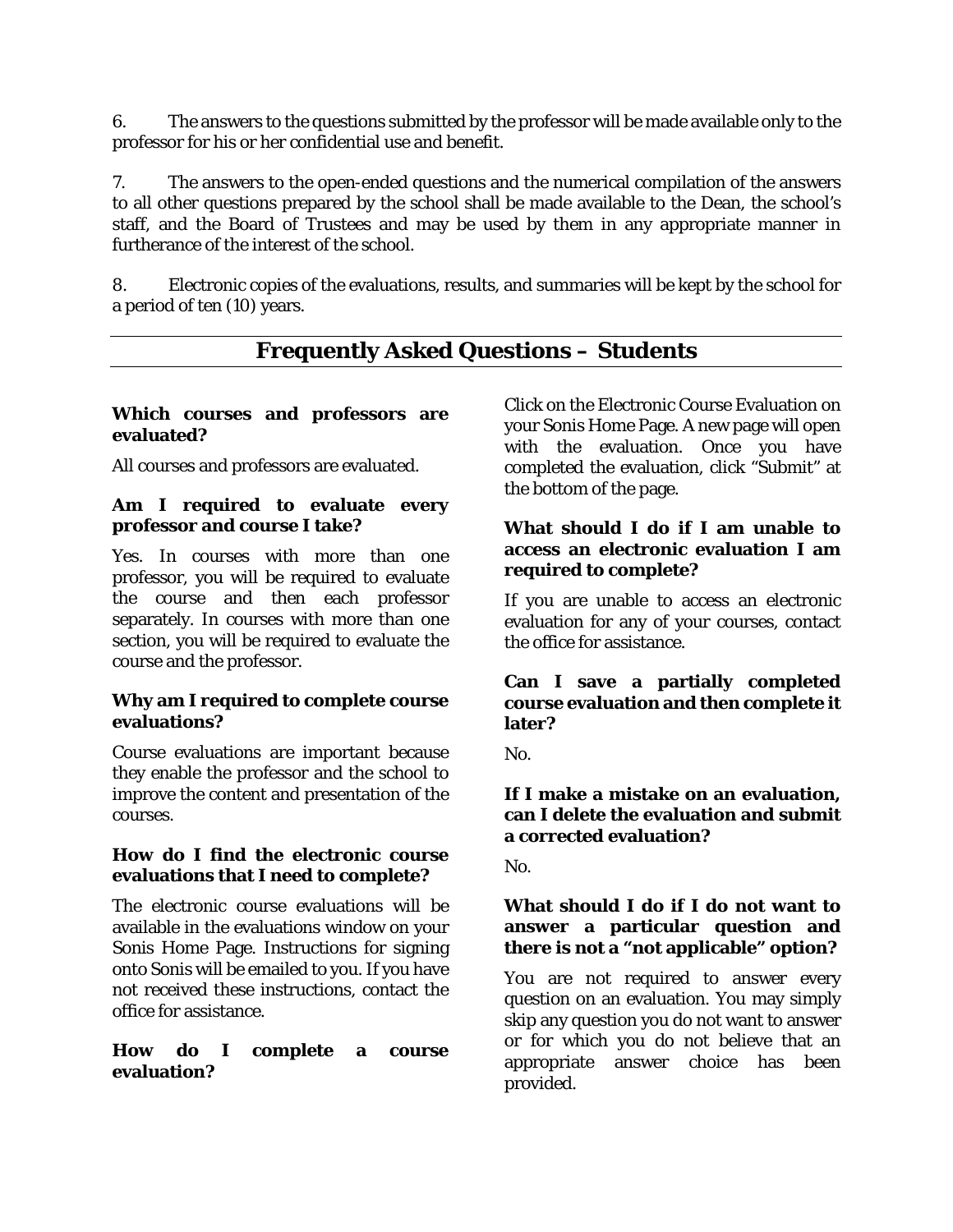# **When should I complete my evaluations?**

You should complete your evaluations before the deadline specified in the email informing you that the evaluations are available.

## **Will I be reminded to complete the evaluations?**

Yes. You will receive an email notice when an evaluation is available, and you will receive email reminders to return your evaluation form.

### **What should I do if I miss a course evaluation deadline?**

You should make every effort to avoid missing a deadline for a course evaluation because you will not receive a grade in any course for which you have not submitted an evaluation. If you have missed a deadline for good cause, contact the school as soon as possible. If the school accepts your reasons for missing the deadline for submitting an evaluation, you will be provided an opportunity to complete the evaluation.

# **How can I confirm that an evaluation has been received?**

A message will appear in the evaluation window of your Sonis Home Page indicating that the evaluation was successfully submitted.

# **Will my professor know if I submitted an evaluation for a course?**

Evaluations are required for all courses. Your professors may presume that you submitted an evaluation for the course. However, the school will not provide the professors with any information regarding who has or who has not submitted course evaluations.

# **Are the evaluations really secure and confidential?**

Yes. The course evaluations are both secure and confidential. Professors do not receive any identifying information with their evaluation results. The system only keeps a record of who has submitted an evaluation in order to ensure that students have submitted an evaluation and that no student has submitted more than one evaluation for any course. The school knows whether or not a student has submitted an evaluation, but it has no record that attaches a student's identity to any one evaluation. Because the evaluations are completed electronically, there need be no concern about a professor recognizing a student's handwriting.

## **Are there any restrictions regarding the substance of the answers to the open-ended questions?**

You are not required to answer the openended questions. If you decide to comment about the course or the professor or both, refrain from inadvertently providing information that will enable the professor or the school to identify you.

# **Who decides which questions to ask on a course evaluation?**

All course evaluations contain questions selected and prepared by the school. In addition to these standard questions, professors may submit up to five (5) additional questions. These questions will be included in a course evaluation if the school determines that they are appropriate.

# **What information will be provided to the professor?**

The professors receive (1) copies of the students' answers, if any, to the open-ended questions commenting on the course and the professor; (2) copies of the students' answers to the questions submitted by the professor; and (3) a numerical compilation of the answers to all other questions prepared by the school.